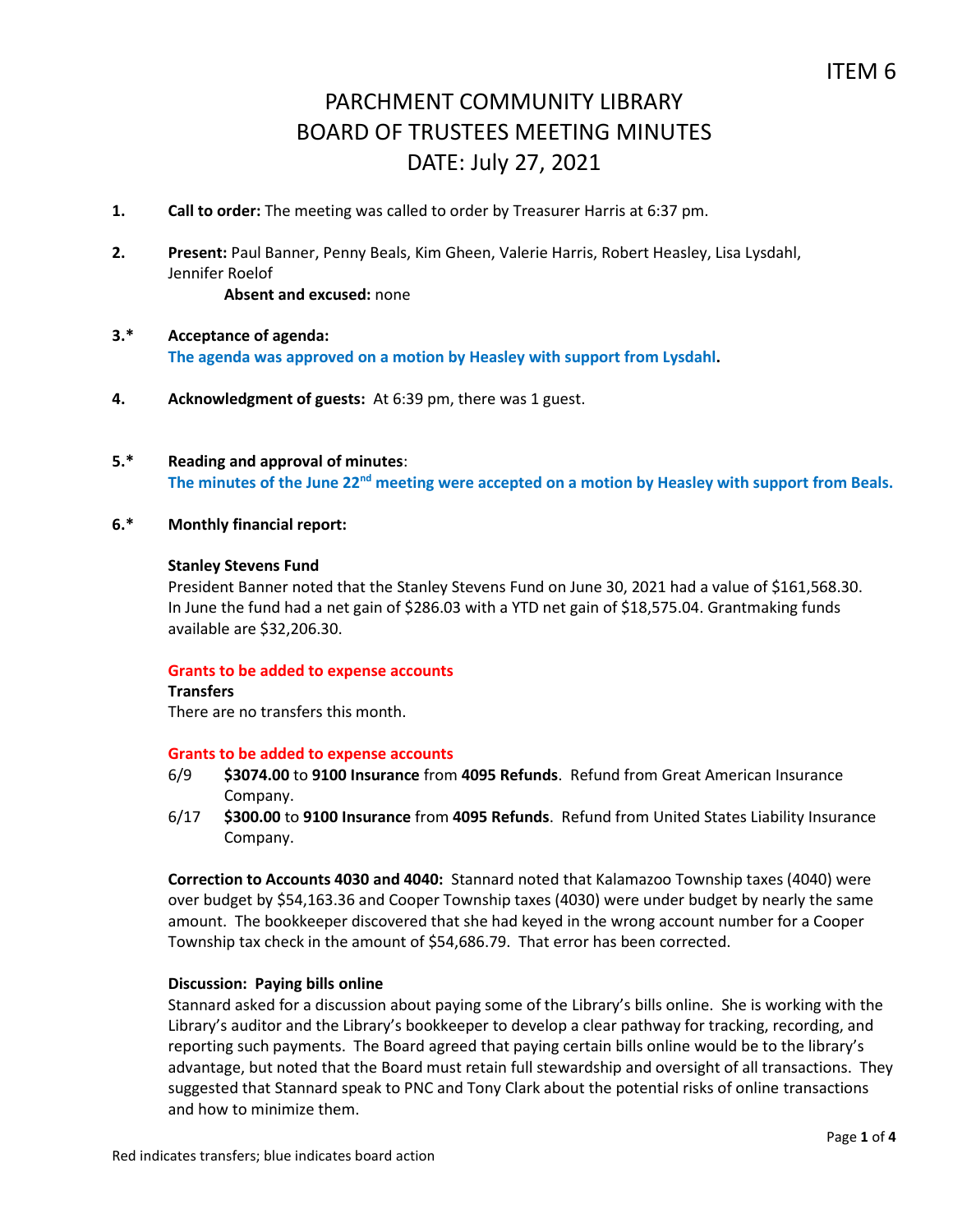# **Financial statement reconciliations review schedule** June statements – Valerie July statements – Paul August statements – Kim

# **The financial report was approved, grants acknowledged, and bills to be paid in June approved, on a motion by Heasley with support from Lysdahl.**

- **7. Public comment:** At 7:01 pm, there was 1 guest, who made no comment.
- **8.\* Monthly Director's report:** Stannard presented the report.

## **Current services**

#### **Programs**:

- **Storytimes**. Mrs. B will conduct her storytimes in the park Mondays and Thursdays, 10:30 am, June 14 – August 5. In September indoor storytimes will be held with some modifications due to the COVID threat. The full Community Room will be used, each session will be limited to 10 children, masks will be available for adults and children, social distancing will be encouraged, and crafts will be sent home with the participants rather than constructed in the library.
- **Observing the Moon** with Joe Comiskey was held Wed., July 14. 15 attended.
- **Kindleberger Park Tree Tour** was led by Sandy Bliesener on July 20. 16 attended.
- **Parchment Update.** All interviews are [posted weekly on the library's website](https://www.parchmentlibrary.org/parchment-update). Recent interviews focused on the Kindleberger Fest, and include the Cornhole Tournament (6/14), Don Banner Memorial 5k (6/21), Children's Area (6/28), Kindleberger Fest Overview (7/5), and an interview with Matt Giraud (7/10).
- **Parchment Action Team** has been meeting since July 2017. This month we agreed that we had met our original goal, which was to facilitate communication between residents and City management. **We will now shift our focus and provide community forums on a bi-monthly schedule.** The first will be the Candidate Forum on September 27. The next will (likely) be a panel discussion with the Public Safety Task Force. The purpose of these forums is to provide clear information about current City issues to residents and to give them an opportunity to converse with those in charge. The Action Team will hold occasional planning meetings but will no longer meet monthly after the August 19<sup>th</sup> meeting.
- **Summer Reading.** 123 people have signed up so far. Storytimes in the Park have been well attended and the Silly Sidewalk has been a big hit.

#### **Landscape Renovation – cost of 2 new trees**

As instructed, Stannard asked OCBA to add new trees to replace those that will be removed this autumn. The two crab trees on the north side of the building will be replaced with one 2" diameter pink dogwood. The ornamental tree in the front lawn will be replaced with a 5/6 ft star magnolia. The locust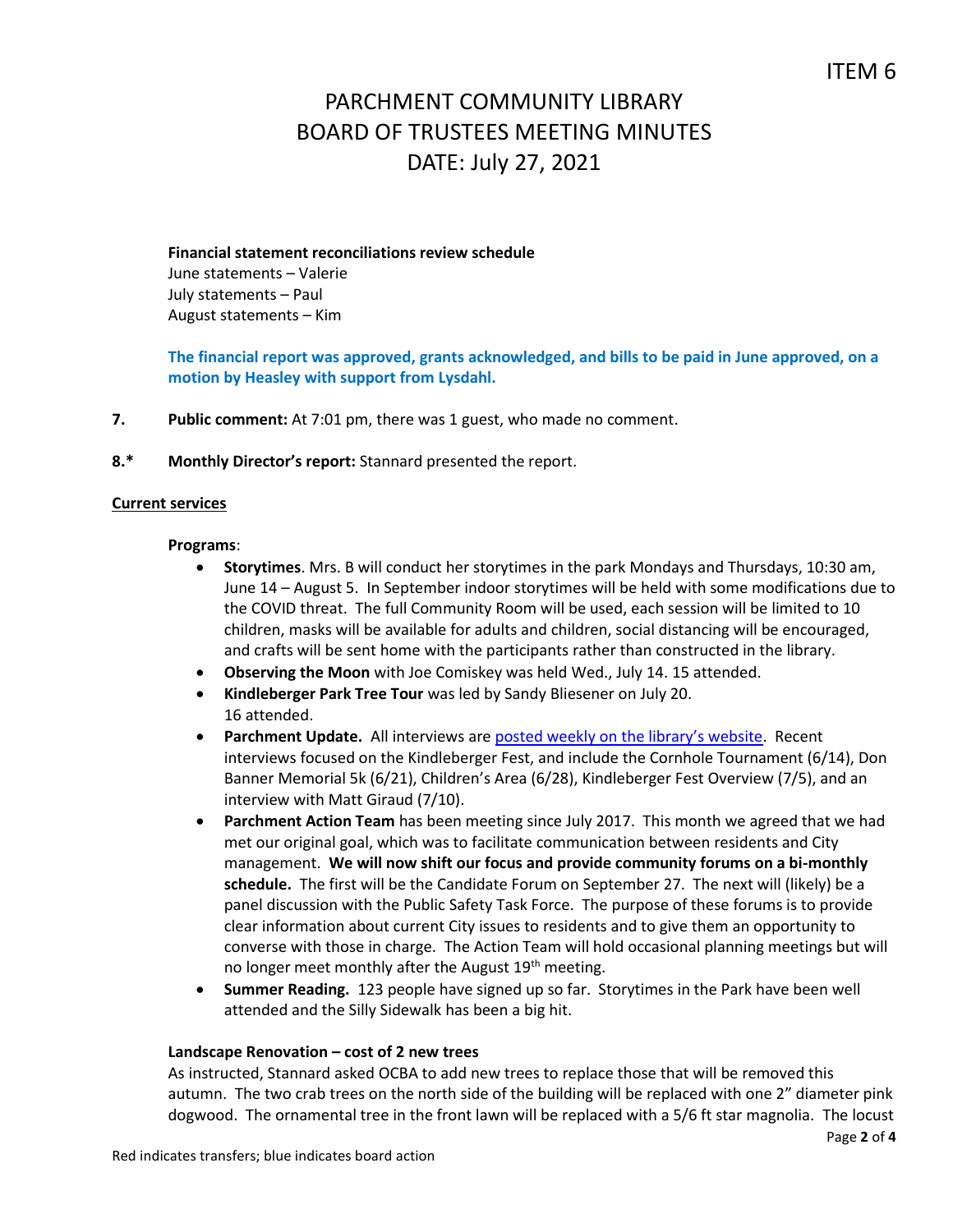tree near the sidewalk on Riverview will not be replaced, as there is another large locust tree nearby. The cost to install the two new trees is **\$1054.00**. This has been added to the Stap Bros. quote, which now totals **\$10,846.17**.

## **New Front Doors – Installation**

Mark Bommerscheim anticipates installing both sets of front doors in early September.

## **Circulation Desk**

Hans from Board Foot sent an update on July 22. The majority of sheet goods are scheduled to ship by the end of the month. Board Foot will press the remaining sheets themselves. Hardware and drawer box material is in stock. Unfortunately, the missing material will arrive when they are in the midst of a restaurant project which is scheduled for August and part of September. The installation of the Circulation Desk will likely occur in October.

#### **10. Communications**

There were no communications.

## **11. COVID update [Strategic Planning - tabled]**

Stannard presented the update.

**Library hours**

Library hours will expand on September 1. 9:00-7:00 Mon, Tue, Wed 9:00-5:00 Thu, Fri 9:00-1:00 Sat

## **The Library is at Stage 5 of the Reopening Plan**

- o The Library has returned to nearly-normal operations.
- $\circ$  Indoor programs: Masks will be available (adult & child sizes) for those who wish to use them and participants will maintain social distancing as much as possible**.**
- $\circ$  Staff will continue to monitor the status of vaccinations and COVID infections in Kalamazoo County and will change operations as needed.

## **12. Committee reports:** There were no reports.

## **Unfinished Business**

# **13. 2021-2022 Budget\* – 2 nd Reading\***

**The 2021-2022 Budget was approved for 2nd reading on a motion by Harris with support from Beals.** 

## **14. Policy Review – ADA Policy – 2 nd Reading\***

The ADA Policy was approved for 2<sup>nd</sup> reading and approved as reviewed on a motion by Roelof with support **by Heasley.**